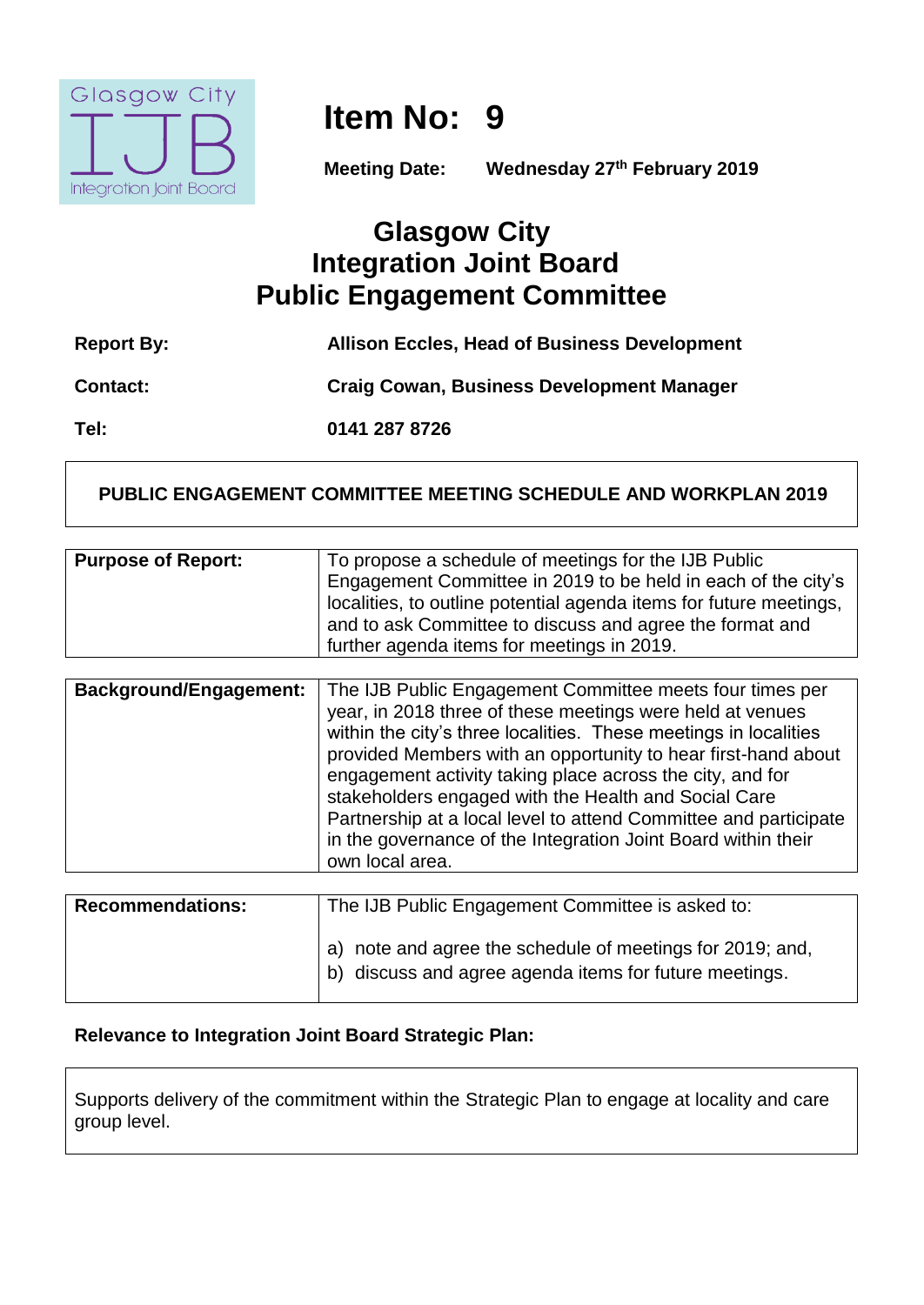### **Implications for Health and Social Care Partnership:**

| <b>Reference to National</b>  | Effective engagement and discharge of the Committee's remit |
|-------------------------------|-------------------------------------------------------------|
| <b>Health &amp; Wellbeing</b> | supports delivery of all National Health and Wellbeing      |
| Outcome:                      | Outcomes.                                                   |

| Personnel:     | None                                                                                                             |
|----------------|------------------------------------------------------------------------------------------------------------------|
|                |                                                                                                                  |
| <b>Carers:</b> | Engagement with carers is expected to be included within the<br>workplan of the IJB Public Engagement Committee. |

| <b>Provider Organisations:</b> | <b>None</b> |
|--------------------------------|-------------|
|                                |             |

| <b>Equalities:</b> | No EQIA carried out as this report does not represent a new or<br>revised plan, policy, service or strategy. |
|--------------------|--------------------------------------------------------------------------------------------------------------|
|                    |                                                                                                              |

| <b>Fairer Scotland</b> | Will endeavour to highlight pieces of work which illustrate the |
|------------------------|-----------------------------------------------------------------|
| <b>Compliance:</b>     | HSCPs commitment to reducing the impact caused by social        |
|                        | l economic disadvantage.                                        |

| <b>Financial:</b> | Costs for venue hire will be kept to a minimum as meetings will<br>be held in Council or Health Board owned buildings where<br>possible. Financial support for Members to attend meetings will<br>be provided by the IJB as per the paper agreed at Public<br>Engagement Committee in November 2018 and will be |
|-------------------|-----------------------------------------------------------------------------------------------------------------------------------------------------------------------------------------------------------------------------------------------------------------------------------------------------------------|
|                   | managed on a case-by-case basis.                                                                                                                                                                                                                                                                                |

| Legal: | None |
|--------|------|
|        |      |

| <b>Economic Impact:</b> | $1 - 1$ |
|-------------------------|---------|
|                         |         |

| Sustainability: | None |
|-----------------|------|
|                 |      |

| <b>Sustainable Procurement</b> | None |
|--------------------------------|------|
| and Article 19:                |      |

| <b>Risk Implications:</b> | <b>None</b> |
|---------------------------|-------------|
|                           |             |

| <b>Implications for Glasgow</b> | <b>None</b> |
|---------------------------------|-------------|
| <b>City Council:</b>            |             |

| <b>Implications for NHS</b>         | <b>None</b> |
|-------------------------------------|-------------|
| <b>Greater Glasgow &amp; Clyde:</b> |             |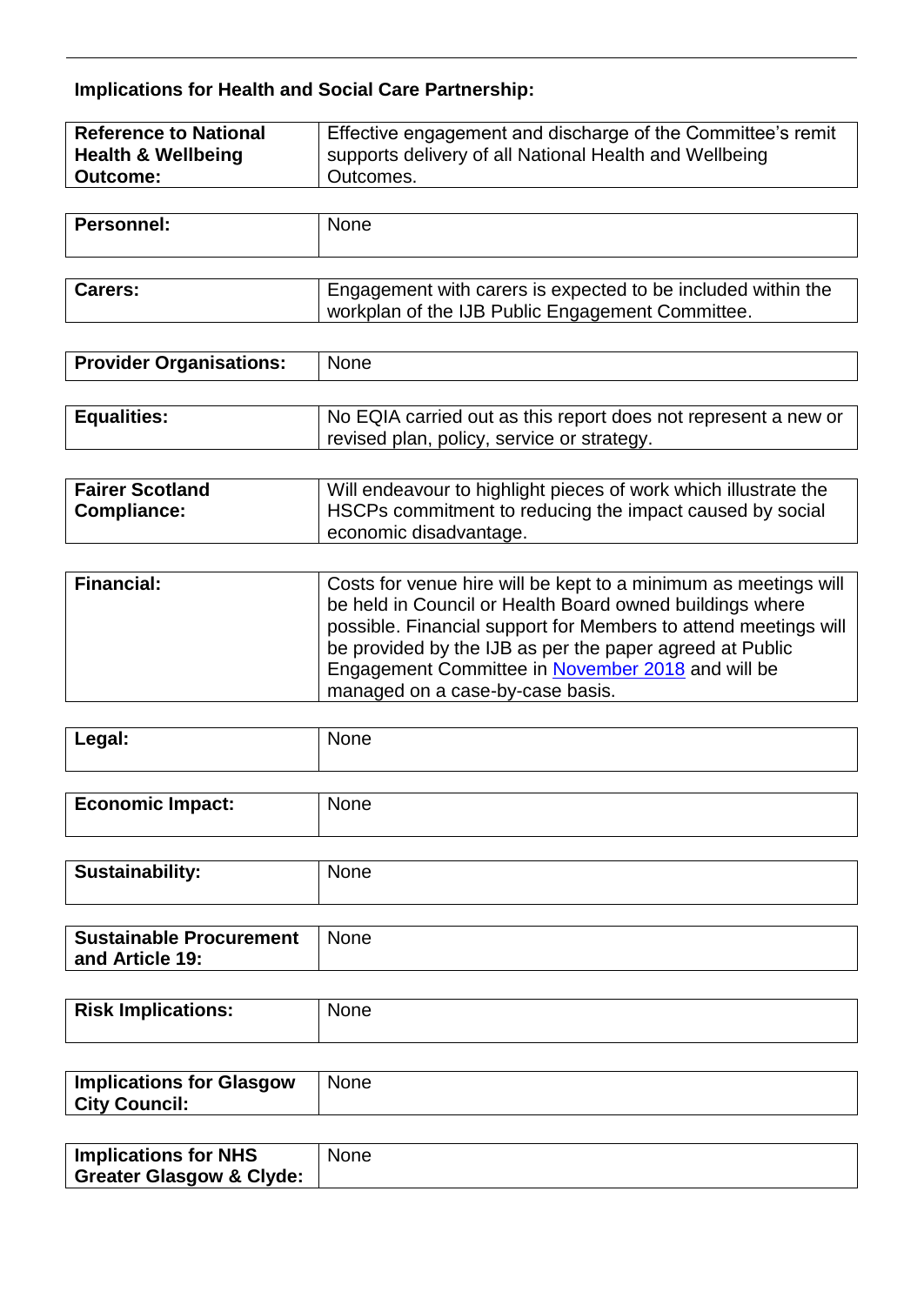#### **1. Purpose**

1.1 The purpose of this paper is to propose a schedule of meetings for the IJB Public Engagement Committee in 2019 to be held in each of the city's localities, to outline potential agenda items for future meetings and to ask Committee to discuss and agree further agenda items for future meetings.

#### **2. Background**

2.1 The IJB Public Engagement Committee meets four times per year, in 2018 three of these meetings were held at venues within the city's three localities. These meetings in localities provided Members with an opportunity to hear first-hand about engagement activity taking place across the city, and for stakeholders engaged with the Health and Social Care Partnership at a local level to attend Committee and participate in the governance of the Integration Joint Board within their own local area.

#### **3. Meeting Schedule**

- 3.1 It is proposed that each of the remaining 3 meetings of the IJB Public Engagement Committee in 2019 be held in localities as below. These meetings would, along with any other relevant business as determined by the Committee, focus on engagement work carried out in the locality as a whole and in the care group upon which the locality leads on behalf of the HSCP.
- 3.2 A proposed schedule of IJB Public Engagement Committee meetings in localities for 2019 is below:

| Wednesday 29 <sup>th</sup> May                                       | $10.00 - 12.30$ North West Locality |
|----------------------------------------------------------------------|-------------------------------------|
| Wednesday 28 <sup>th</sup> August                                    | 10.00 - 12.30   North East Locality |
| Wednesday 13 <sup>th</sup> November   10.00 - 12.30   South Locality |                                     |

3.3 Venues for each meeting will be organised and notified to Committee members following agreement of the schedule.

#### **4. Meeting Format and Workplan**

- 4.1 The format of Committee meetings held in localities in 2018 broadly followed the below format, subject to the Chair's agreement of the agenda ahead of each meeting:
	- note of previous meeting, matters arising, rolling action list
	- ordinary committee business
	- Locality Engagement Forum update report from the locality hosting the meeting and
	- themed presentations on matters of interest to the Committee.